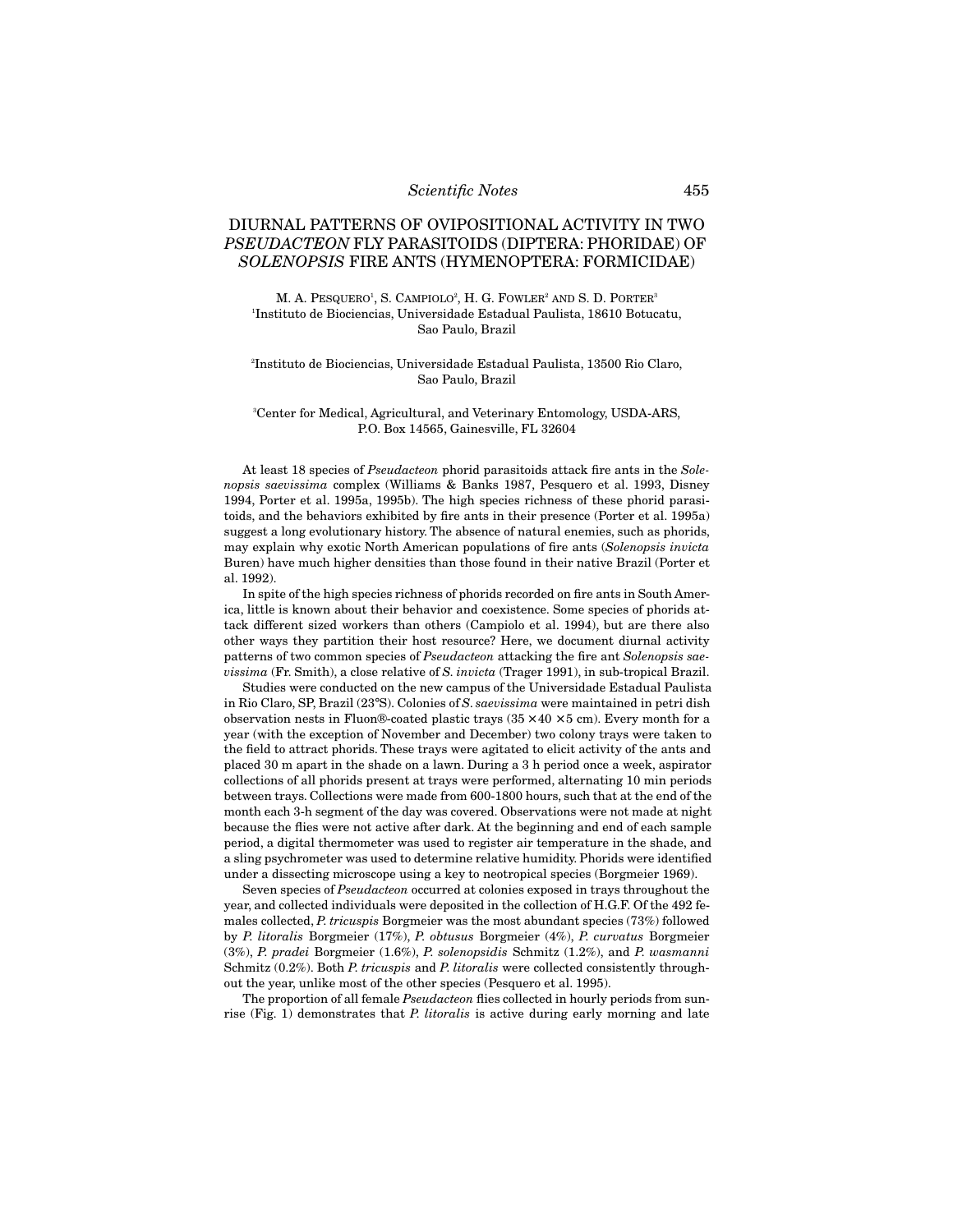evening, while *P. tricuspis* is more active during mid-day. Consequently, the abundances of these were significantly negatively correlated (r = -0.991, Pearson r is reported here and subsequently). The logarithm of the number of *P. tricuspis* females captured was significantly related to air temperature ( $r = 0.646$ ,  $P < 0.001$ ), soil temperature ( $r = 0.668$ ,  $P < 0.001$ ), and humidity ( $r = -0.423$ ,  $P = 0.028$ ), but none of these were significantly correlated with the logarithm of females for *P. litoralis* (r = -0.055,  $r = -0.188$ , and  $r = -0.101$ , respectively).

Differences in activity patterns may reflect physiological limitations; however, the weak correlations found between measured environmental variables and the abundance of *P. litoralis* suggest that other factors are probably responsible for establishing observed diel patterns of abundance and activity. It is very likely that light intensity is used as a cue to regulate activity in this species. This does not discount the influence of light intensity, however, on the activity patterns of *P. tricuspis*. Unfortunately, light intensity was not measured during our studies.



Fig. 1. Daily activity patterns of *Pseudacteon litoralis* and *P. tricuspis* flies collected attacking fire ants during 10 months of observations in Rio Claro, São Paulo, Brazil. Note different scales on y-axes. Hourly means are shown  $\pm$ SEM (n = 7 for hours  $1-9$  and  $n = 6$  for hours  $10-12$ .